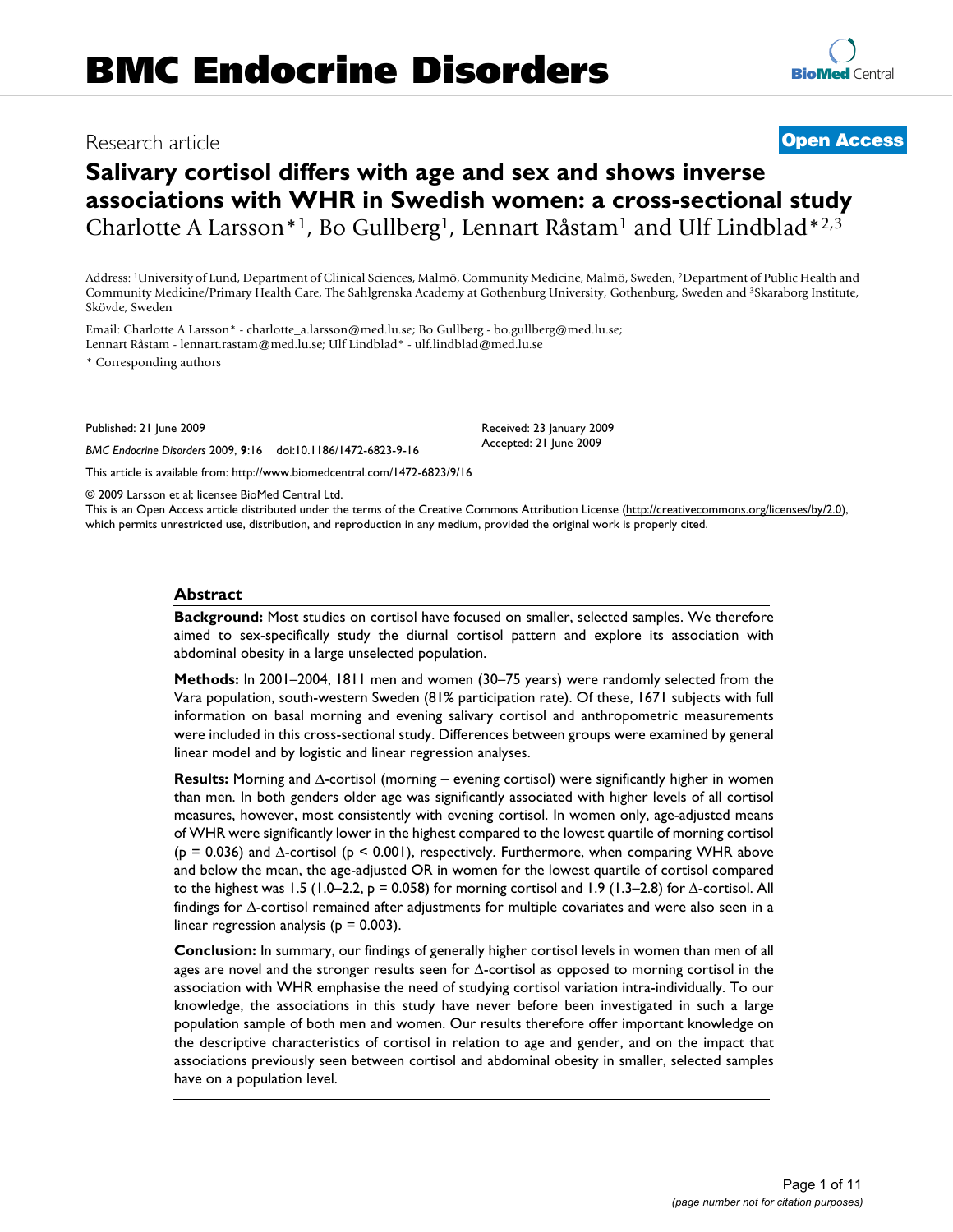## **Background**

Cortisol is a potent stress hormone and the secretion is regulated by the Hypothalamic-Pituitary-Adrenal-axis (HPA-axis). Cortisol is secreted in a specific diurnal pattern with a normal curve presenting a sharp peak in the early morning to then gradually decrease over the day and end up very low in the evening and at night. Except for the increased secretion in stressful situations, there are also smaller peaks during the day when the body is exposed to exercise, food, and tobacco [\[1\]](#page-9-0). Aging is hypothesised to alter the function of the HPA-axis in both men and women with increasing cortisol levels as a result, especially regarding nocturnal levels [\[2-](#page-9-1)[7](#page-9-2)]. Previous studies have also indicated that cortisol levels differ between men and women [\[2-](#page-9-1)[5](#page-9-3)[,8](#page-9-4)[,9\]](#page-10-0). However, while several of the studies have found men to have higher levels than women there are inconsistencies regarding in what age-groups these findings have been seen [[2](#page-9-1)[-5\]](#page-9-3).

Patients with Cushing's syndrome are characterised by abdominal fat accumulation and decreased hip circumference, caused by their excess cortisol secretion. Consequently, numerous studies have investigated if increased cortisol levels are associated with abdominal obesity in otherwise healthy subjects too. While some studies have found total 24 h cortisol (urinary excretion or plasma/ serum) to be positively correlated to abdominal obesity in women [[10,](#page-10-1)[11\]](#page-10-2), others have found the opposite in women [[12](#page-10-3)] or no association at all in either men [[12](#page-10-3),[13\]](#page-10-4) or women [\[14](#page-10-5)]. Furthermore, even though there are null findings too [[10](#page-10-1),[15-](#page-10-6)[18\]](#page-10-7), morning cortisol seems to be negatively associated with abdominal obesity in both men and women [[11,](#page-10-2)[13](#page-10-4),[14](#page-10-5),[19-](#page-10-8)[23\]](#page-10-9).

The vast majority of previous studies of cortisol have focused on smaller selected groups. While these studies offer important contributions for understanding the underlying mechanisms of cortisol metabolism and its association with e.g. abdominal obesity, larger studies are needed to add information on what impact associations on smaller selected samples have on a population level. The present study was therefore designed to sex-specifically look at the diurnal salivary cortisol pattern under basal conditions and to explore the relationship between cortisol and abdominal obesity, in a large, randomly selected population.

# **Methods**

## *Subjects*

Vara is a small rural municipality in South-western Sweden with around 16 000 inhabitants. The population of Vara is a homogeneous population that generally resembles that of the total Swedish population. However, the Vara population has a lower level of education [\[24](#page-10-10)] and a lower level of foreign-born individuals [[25\]](#page-10-11). Furthermore,

both men and women in Vara are more obese [\[26\]](#page-10-12), and women are less often smokers than the general Swedish population [\[24](#page-10-10)]. Between 2002 and 2004 a random sample from the Vara population was surveyed as part of a new population study within the Skaraborg Project. Participants were randomly selected, stratified by sex and five-year age groups, from all individuals between 30 and 74 years with a three times over-sampling in the ages 30 to 50 years as compared to those over 50 years. There were 1811 subjects who fulfilled all requirements for participation in the survey including visiting the study nurse, completion of the questionnaires, and having venous blood samples drawn (81% participation rate). After excluding a total of 140 subjects because of pregnancies ( $n = 5$ ), use of cortisone medication  $(n = 10)$ , missing waist circumference measurements ( $n = 1$ ), and missing morning and/or evening salivary cortisol measurements  $(n = 124)$ , 1671 subjects remained for further analyses in the present study. Informed consent was collected from all participants and the ethics committee at the University of Gothenburg, Sweden, approved the protocol.

#### *Procedures*

Specially educated and trained nurses saw participants in the morning after an overnight fast (10 h). Participants signed an informed consent form and were then weighed on a calibrated scale and measured in light cloths and no shoes. They had their blood pressure taken twice in a supine position and had blood samples drawn. An oral glucose tolerance test (OGTT) was performed with an intake of 75 g standard glucose load [[27\]](#page-10-13). In the two hours wait for the final blood drawing participants filled in a questionnaire regarding civil- and socioeconomic status, including educational level. Participants were also provided with a Salivette sampling device (cotton) along with both verbal and written instructions for usage. The instructions stated that participants were to: Collect saliva themselves at 0800 h and 2200 h (with a maximum of 30 minutes time shift) on one normal weekday within two weeks from the first study visit; abstain from food, drinks, snuff, smoking, tooth brushing, and exertion in the hour before saliva collection; rinse their mouths with water 15 minutes before the sampling; and rest for at least 15 minutes before sampling. Levels of saliva cortisol were analysed using a radioimmunoassay from Orion Diagnostica (Spectria™ Cortisol RIA) [\[28](#page-10-14)]. Approximately two weeks after the first visit the participants came for a second visit to the nurses to provide detailed information on medical history and ongoing medication, and to fill in a validated questionnaire regarding smoking habits, leisure time physical activity, and alcohol intake.

### *Measures*

Waist circumference was measured between the lowest rib margin and iliac crest and hip circumference at the largest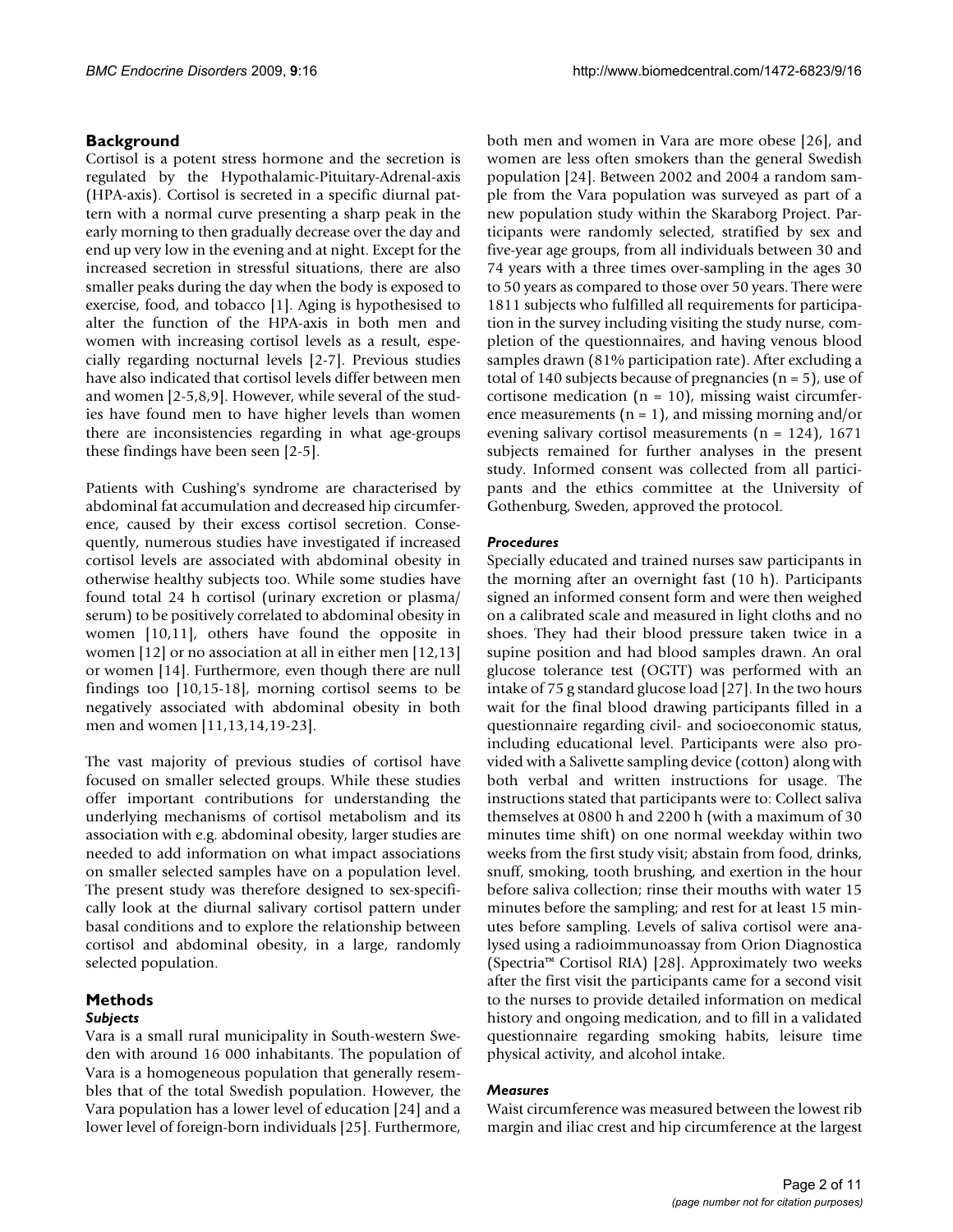circumference between waist and thighs. Waist-hip ratio (WHR) was defined as the ratio of waist to hip circumference.

Diurnal cortisol level ( $\Delta$ -cortisol) was measured as the difference between logarithmic morning and evening saliva cortisol, which corresponds to the difference in percent between morning and evening values.

Current smoking was defined as daily smoking (yes/no). Leisure time physical activity was characterized based on four answer alternatives to the question "How physically active are you during your leisure time?". Alcohol consumption was defined by questions on how many days over the last 30 days that the subjects had consumed beer, wine, and strong liquor, respectively. Each of these questions was followed by questions on how many tins, glasses, and/or bottles that were normally consumed on such days. The total gram of alcohol consumed per week was then calculated by multiplying the number of days of alcohol drinking with the gram of alcohol that the items of consumed alcoholic beverage contain.

Educational level was examined by a question with 10 alternatives reaching from primary school to PhD-exams.

#### *Statistical analyses*

SPSS Base System for Macintosh 11.0 was used for data analyses and all analyses were sex-specific. Baseline characteristics expressed as proportions were age-standardised in five-year intervals using the whole Vara population 30– 75 years as standard. Differences between groups in continuous variables were examined by GLM (general linear model) and associations between continuous variables were analysed by linear regression. Associations between categorical variables were analysed by logistic regression and expressed as odds ratios (OR) with 95 per cent confidence intervals (CI). For the logistic regression analyses of the associations between WHR and morning cortisol/ $\Delta$ cortisol, WHR above and below the mean was used as dependent variable and quartiles of morning and  $\Delta$ -cortisol, respectively, as independent variables. Pearson's correlation coefficient was used for testing the correlation between morning and evening cortisol. Confounding by differences in age, alcohol consumption, daily smoking (yes/no), leisure time physical activity, and use of oral contraceptives or estrogen replacements was controlled for in multivariate analyses and by stratification. Subjects treated with insulin were excluded from the analyses of 2 h blood glucose. Log transformation (10th logarithm) was used to induce normality in morning and evening cortisol. All tests were two-sided and statistical significance was assumed at  $p < 0.05$ .

#### **Results**

The mean age in both men and women was 48 years (Table [1\)](#page-3-0). Fasting blood glucose and blood pressure were higher in men and they reported lower levels of leisure time physical activity. Women were more often smokers than men and had higher salivary cortisol and 2 h glucose in an OGTT (Table [1](#page-3-0)).

#### *Basal salivary cortisol*

#### *Age-differences*

In both men and women evening cortisol was significantly higher in older subjects compared to younger, while the same pattern for morning cortisol was seen in men only (Table [2](#page-4-0)). In women  $\Delta$ -cortisol was significantly lower in older subjects than in younger (Table [2](#page-4-0)). Test for trends over increasing age-groups, revealed highly significant trends ( $p \trianglelefteq 0.001$ ) in all cortisol variables but morning cortisol in women ( $p = 0.215$ ) and  $\Delta$ -cortisol in men ( $p =$ 0.088).

#### *Sex-differences*

Women in general were found to have significantly higher levels of morning cortisol than men, and women under <50 years were found to have higher levels of both morning and  $\Delta$ -cortisol than corresponding men (Table [1\)](#page-3-0). The correlation (r) between morning and evening cortisol values were 0.297 ( $p < 0.001$ ) for women and 0.240 ( $p <$ 0.001) for men.

#### *Associations between salivary cortisol and abdominal obesity*

In women, the age-adjusted mean of WHR was significantly lower in the two highest quartiles of morning cortisol compared to the lowest quartile (Figure [1](#page-6-0) and Table [3](#page-4-1)). This association remained when also adjusting for leisure time physical activity, smoking, education, alcohol consumption, oral contraceptives, and estrogen replace-ments (Table [3](#page-4-1)), and was also seen in both a linear ( $p =$ 0.006) and a logistic regression analysis (OR 1.5, 1.0–2.2,  $p = 0.058$ ). Similarly, the mean of WHR in the lowest quartile of  $\Delta$ -cortisol in women was significantly higher than in the other three quartiles in the age-adjusted model (Figure [2](#page-7-0) and Table [4\)](#page-5-0), however, in the multivariate model the increase was only statistically significant in comparison with the second and the forth quartile (Table [4](#page-5-0)). The association between  $\Delta$ -cortisol and WHR was also seen in women both above and below 50 years of age (data not shown). Moreover, a significant association between  $\Delta$ -cortisol and WHR was seen in a linear regression analysis ( $p = 0.003$ ) and in a logistic regression analysis (OR 1.9, 1.3–2.8), which both remained statistically significant when adjusting for multiple variables (Table [4](#page-5-0)). BMI did not affect any of the results above (data not shown).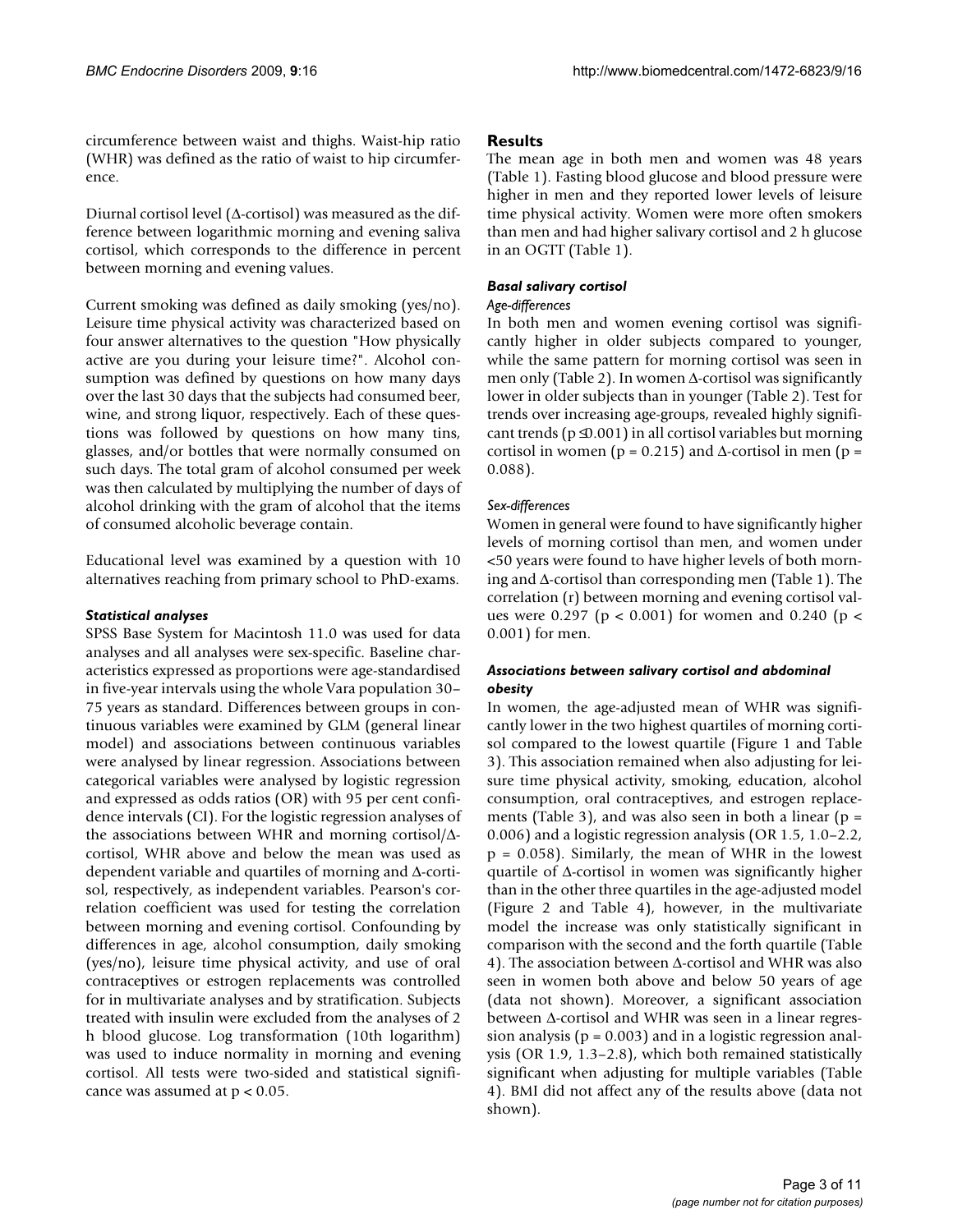#### <span id="page-3-0"></span>**Table 1: Characteristics in men and women**

|                                                | Women     |      |                 | Men          |      |                 |                      |
|------------------------------------------------|-----------|------|-----------------|--------------|------|-----------------|----------------------|
| Characteristics                                | m.v.      | m    | sd<br>$(q1-q3)$ | m.v.         | m    | sd<br>$(q1-q3)$ | p-value              |
|                                                |           |      |                 |              |      |                 |                      |
|                                                | $n = 838$ |      |                 | $n = 833$    |      |                 |                      |
| Age, years                                     | 0         | 48   | 12              | 0            | 48   | 12              | 0.875                |
| Fasting p-glucose, mmol L-1                    | 0         | 5.3  | 1.1             | 0            | 5.5  | 1.1             | 0.001                |
| 2 h p-glucose, mmol L-1                        | 33        | 5.8  | 2.1             | 32           | 5.5  | 2.2             | 0.017                |
| Systolic BP, mm Hg                             | 0         | 2    | 4               | 0            | 125  | 4               | < 0.001              |
| Diastolic BP, mm Hg                            | 0         | 69   | 9               | 0            | 72   | 9               | < 0.001              |
| Waist circumference, cm                        | 0         | 85   | 12              | 0            | 95   | 12              | < 0.001              |
| Hip circumference, cm                          | 0         | 102  | 9               | 0            | 100  | 9               | < 0.001              |
| WHR (waist-hip-ratio)                          | 0         | 0.83 | 0.06            | 0            | 0.94 | 0.06            | < 0.001              |
| BMI, kg m <sup>-2</sup>                        |           | 26.8 | 4.5             | 0            | 26.9 | 4.6             | 0.442                |
| Morning cortsiol, mmol L-1, all                | 0         | 12.5 | $(9.0 - 18.0)$  | 0            | 11.1 | $(8.0 - 16.0)$  | < 0.001              |
| Morning cortsiol, <50 years                    | 0         | 12.4 | $(9.0 - 18.0)$  | 0            | 10.5 | $(7.0 - 15.0)$  | < 0.001              |
| Morning cortsiol, $\geq$ 50 years              | 0         | 12.5 | $(9.0 - 18.0)$  | 0            | 12.1 | $(8.0 - 18.0)$  | 0.491                |
| Evening cortsiol, mmol L-1, all                | 0         | 2.3  | $(2.0 - 3.0)$   | 0            | 2.2  | $(2.0 - 3.0)$   | 0.132                |
| Evening cortsiol, <50 years                    | 0         | 2.2  | $(2.0 - 3.0)$   | 0            | 2.1  | $(1.0 - 3.0)$   | 0.386                |
| Evening cortsiol, $\geq$ 50 years              | 0         | 2.7  | $(2.0 - 3.0)$   | 0            | 2.5  | $(2.0 - 3.0)$   | 0.183                |
| $\Delta$ -cortisol, mmol L <sup>-1</sup> , all | 0         | 5.3  | $(3.5 - 9.0)$   | 0            | 5.0  | $(3.3 - 8.0)$   | 0.086                |
| $\Delta$ -cortisol, <50 years                  | 0         | 5.8  | $(3.7 - 9.5)$   | 0            | 5.1  | $(3.3 - 8.5)$   | 0.004                |
| $\Delta$ -cortisol, $\geq$ 50 years            | 0         | 4.6  | $(3.0 - 8.0)$   | 0            | 4.8  | $(3.0 - 7.7)$   | 0.469                |
| Alcohol consumption, g/week <sup>a</sup>       | 6         | 22   | $(0 - 30)$      | 2            | 61   | $(10 - 77)$     | < 0.001 <sup>b</sup> |
|                                                | m.v.      | n    | %               | m.v.         | n    | %               | p-value              |
| Oral contraceptives                            |           | 64   | 6               |              |      |                 |                      |
| <b>HRT</b>                                     |           | 26   | 5               |              |      |                 |                      |
| Low physical activity, yes/no                  | 8         | 50   | 7               | $\mathbf{H}$ | 67   | 7               | 0.094                |
| Daily smoking, yes/no                          | 3         | 182  | 21              | 4            | 128  | 15              | 0.001                |
| Primary school only, yes/no                    | 16        | 221  | 37              | 17           | 292  | 44              | < 0.001              |

All means (m) are adjusted for differences in age and proportions are standardised for age using the Vara population as standard. M.v. = missing values, P-glucose = plasma glucose, D-cortisol = logarithmic morning salivary cortisol – logarithmic evening saliva cortisol, HRT = hormone replacement therapy. For all cortisol variables means and quartiles  $1-3$  (q1-q3) are geometric (anti-log).

<sup>a</sup> 10 g alcohol is equivalent to approximately 1 glass of wine or 1 small beer.

<sup>b</sup> The p-value is accounted for the generally higher physiological acceptance for alcohol in men as compared to women.

When WHR was substituted by waist circumference in each of the analyses above, the patterns generally remained, however, with less degree of statistical signifi-cance (Table [3](#page-4-1) and [4\)](#page-5-0). In men, morning cortisol and  $\Delta$ cortisol were not associated with either WHR or waist circumference (Figure [1](#page-6-0) and [2](#page-7-0), Table [3](#page-4-1) and [4\)](#page-5-0).

For evening cortisol there was no significant association with WHR (Figure [3](#page-9-5) and Table [5\)](#page-8-0) or waist circumference in either women or men (Table [5](#page-8-0)). However, in women both morning  $(p = 0.001)$  and evening values  $(p = 0.049)$ were significantly associated with WHR when simultaneously entered in an age-adjusted linear regression model. This association was not seen for waist circumference.

#### **Discussion**

In this cross-sectional study we found significant age- and sex-differences in diurnal cortisol levels. Levels were generally higher in women than men and in older subjects compared to younger. We also found abdominal obesity to be significantly associated with low morning cortisol and low diurnal variation of cortisol, but only in women. To our knowledge, these associations have never before been investigated in such a large population sample of both men and women.

#### *Basal salivary cortisol*

#### *Age-differences*

In the present study age was associated with higher morning cortisol in men and with higher evening cortisol in both men and women. Furthermore, age and  $\Delta$ -cortisol were significantly inversely associated in women. This age-related increase in cortisol levels is supported by findings from several other studies, especially regarding nocturnal levels [\[2-](#page-9-1)[7\]](#page-9-2). It has been concluded that while the basal secretion of cortisol remains fairly stable with age the negative feedback regulation of the HPA-axis seems to become impaired in older subjects [\[29](#page-10-15),[30\]](#page-10-16). This would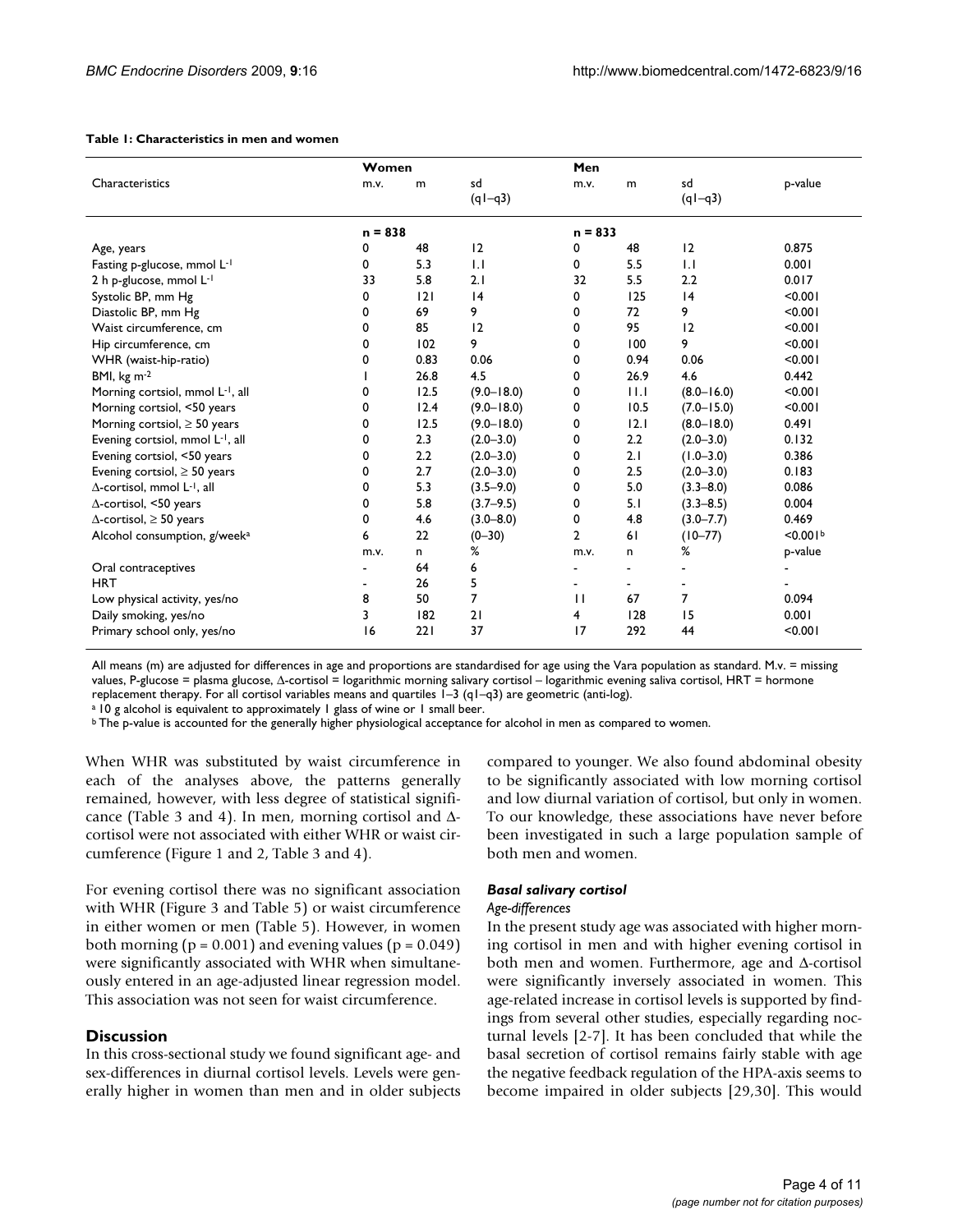|     |      |              |                         |     |     |             |                         |     |     | $\Delta$ -cortisol |         |  |  |
|-----|------|--------------|-------------------------|-----|-----|-------------|-------------------------|-----|-----|--------------------|---------|--|--|
| n   | m    | $q1-q3$      | P                       | n   | m   | $q1-q3$     | P                       | n   | m   | $q1-q3$            | P       |  |  |
|     |      |              |                         |     |     |             |                         |     |     |                    |         |  |  |
| 242 | 12.4 | $9.0 - 17.0$ | ref.                    | 242 | 1.7 | $1.0 - 3.0$ | ref.                    | 242 | 5.8 | $3.7 - 10.0$       | ref.    |  |  |
| 291 | 12.4 | $8.0 - 19.0$ | 0.892                   | 291 | 2.2 | $2.0 - 3.0$ | 0.834                   | 291 | 5.7 | $3.7 - 9.0$        | 0.768   |  |  |
| 146 | 11.6 | $8.7 - 15.2$ | 0.260                   | 146 | 2.5 | $2.0 - 3.0$ | 0.030                   | 146 | 4.7 | $3.0 - 8.0$        | 0.005   |  |  |
| 107 | 12.7 | $10.0 - 18$  | 0.732                   | 107 | 2.7 | $2.0 - 4.0$ | 0.004                   | 107 | 4.7 | $3.3 - 7.5$        | 0.015   |  |  |
| 52  | 15.1 | $9.2 - 19.8$ | 0.029                   | 52  | 3.6 | $2.0 - 6.0$ | < 0.001                 | 52  | 4.2 | $2.3 - 9.0$        | 0.004   |  |  |
| 533 | 12.4 | $9.0 - 18.0$ | ref.                    | 533 | 2.2 | $1.4 - 3.0$ | ref.                    | 533 | 5.8 | $3.7 - 9.5$        | ref.    |  |  |
| 305 | 12.5 | $9.0 - 18.0$ | 0.773                   | 305 | 2.7 | $2.0 - 3.0$ | < 0.001                 | 305 | 4.6 | $3.0 - 8.0$        | < 0.001 |  |  |
|     |      |              |                         |     |     |             |                         |     |     |                    |         |  |  |
| 254 | 10.4 | $7.0 - 15.0$ | ref.                    | 254 | 2.0 | $1.0 - 3.0$ | ref.                    | 254 | 5.3 | $3.5 - 9.0$        | ref.    |  |  |
| 276 | 10.6 | $8.0 - 15.0$ | 0.634                   | 276 | 2.2 | $2.0 - 3.0$ | 0.101                   | 276 | 4.9 | $3.0 - 8.0$        | 0.288   |  |  |
| 141 | 11.8 | $8.0 - 18.0$ | 0.030                   | 4   | 2.4 | $2.0 - 3.0$ | 0.007                   | 4   | 5.0 | $3.0 - 8.0$        | 0.460   |  |  |
| 106 | 12.5 | $8.0 - 17.3$ | 0.006                   | 106 | 2.5 | $2.0 - 3.0$ | 0.001                   | 106 | 4.9 | $3.3 - 7.6$        | 0.459   |  |  |
| 56  | 12.3 | $9.0 - 16.8$ | 0.049                   | 56  | 2.9 | $2.0 - 4.0$ | < 0.001                 | 56  | 4.2 | $3.0 - 6.5$        | 0.040   |  |  |
| 530 | 10.5 | $7.0 - 15.0$ | ref.                    | 530 | 2.1 | $1.0 - 3.0$ | ref.                    | 530 | 5.1 | $3.3 - 8.5$        | ref.    |  |  |
| 303 | 12.1 | $8.0 - 18.0$ | 0.001                   | 303 | 2.5 | $2.0 - 3.0$ | < 0.001                 | 303 | 4.8 | $3.0 - 7.7$        | 0.305   |  |  |
|     |      |              | <b>Morning cortisol</b> |     |     |             | <b>Evening cortisol</b> |     |     |                    |         |  |  |

<span id="page-4-0"></span>

|  |  |  |  | Table 2: Male and female salivary cortisol levels in different age-groups. |
|--|--|--|--|----------------------------------------------------------------------------|
|  |  |  |  |                                                                            |

 $\Delta$ -cortisol=logarithmic morning salivary cortisol-logarithmic evening salivary cortisol

Differences between age-groups were examined by GLM (general linear model), using group 30–39 and group <50, respectively, as reference. Means and quartiles 1–3 (q1–q3) are geometric (anti-log).

<span id="page-4-1"></span>**Table 3: Comparisons of body composition between quartiles of morning salivary cortisol in men and women.**

|                                   | <b>WHR</b> |       |       |       |     | <b>Waist circumference</b> |       |       |  |  |
|-----------------------------------|------------|-------|-------|-------|-----|----------------------------|-------|-------|--|--|
|                                   | n          | m     | sd    | P     | n   | m                          | sd    | P     |  |  |
| Women                             |            |       |       |       |     |                            |       |       |  |  |
| Adjusted for age                  |            |       |       |       |     |                            |       |       |  |  |
| qrtl I morning cortisol           | 188        | 0.843 | 0.069 | ref.  | 188 | 86.63                      | 13.52 | ref.  |  |  |
| grtl 2 morning cortisol           | 230        | 0.838 | 0.076 | 0.492 | 230 | 85.90                      | 13.53 | 0.585 |  |  |
| qrtl 3 morning cortisol           | 203        | 0.826 | 0.071 | 0.025 | 203 | 83.99                      | 13.52 | 0.055 |  |  |
| grtl 4 morning cortisol           | 217        | 0.827 | 0.074 | 0.036 | 217 | 84.74                      | 13.54 | 0.163 |  |  |
| <b>Test for linearity:</b>        |            |       |       |       |     |                            |       |       |  |  |
| between quartiles                 |            |       |       | 0.013 |     |                            |       | 0.079 |  |  |
| continuously                      |            |       |       | 0.006 |     |                            |       | 0.024 |  |  |
| Adjusted for model 2 <sup>a</sup> |            |       |       |       |     |                            |       |       |  |  |
| grtl I morning cortisol           | 176        | 0.842 | 0.080 | ref.  | 188 | 86.11                      | 13.82 | ref.  |  |  |
| grtl 2 morning cortisol           | 224        | 0.836 | 0.075 | 0.379 | 230 | 85.66                      | 13.53 | 0.740 |  |  |
| qrtl 3 morning cortisol           | 198        | 0.826 | 0.070 | 0.038 | 203 | 84.04                      | 13.55 | 0.137 |  |  |
| grtl 4 morning cortisol           | 210        | 0.827 | 0.072 | 0.038 | 217 | 84.49                      | 13.60 | 0.237 |  |  |
| <b>Test for linearity:</b>        |            |       |       |       |     |                            |       |       |  |  |
| between quartiles                 |            |       |       | 0.019 |     |                            |       | 0.135 |  |  |
| continuously                      |            |       |       | 0.012 |     |                            |       | 0.075 |  |  |
| Men                               |            |       |       |       |     |                            |       |       |  |  |
| Adjusted for age                  |            |       |       |       |     |                            |       |       |  |  |
| grtl I morning cortisol           | 193        | 0.945 | 0.056 | ref.  | 193 | 94.61                      | 10.03 | ref.  |  |  |
| grtl 2 morning cortisol           | 240        | 0.939 | 0.062 | 0.275 | 240 | 93.96                      | 9.99  | 0.498 |  |  |
| grtl 3 morning cortisol           | 210        | 0.945 | 0.058 | 0.979 | 210 | 94.55                      | 10.00 | 0.950 |  |  |
| grtl 4 morning cortisol           | 190        | 0.945 | 0.055 | 0.913 | 190 | 94.92                      | 9.99  | 0.763 |  |  |
| <b>Test for linearity:</b>        |            |       |       |       |     |                            |       |       |  |  |
| between quartiles                 |            |       |       | 0.784 |     |                            |       | 0.613 |  |  |
| continuously                      |            |       |       | 0.980 |     |                            |       | 0.556 |  |  |

Differences between quartiles (qrtl) of morning cortisol were examined by GLM (general linear model), using quartile 1 as reference.

aModel 2 = age, leisure time physical activity, smoking, education, alcohol consumption, oral contraceptives, and estrogen replacements.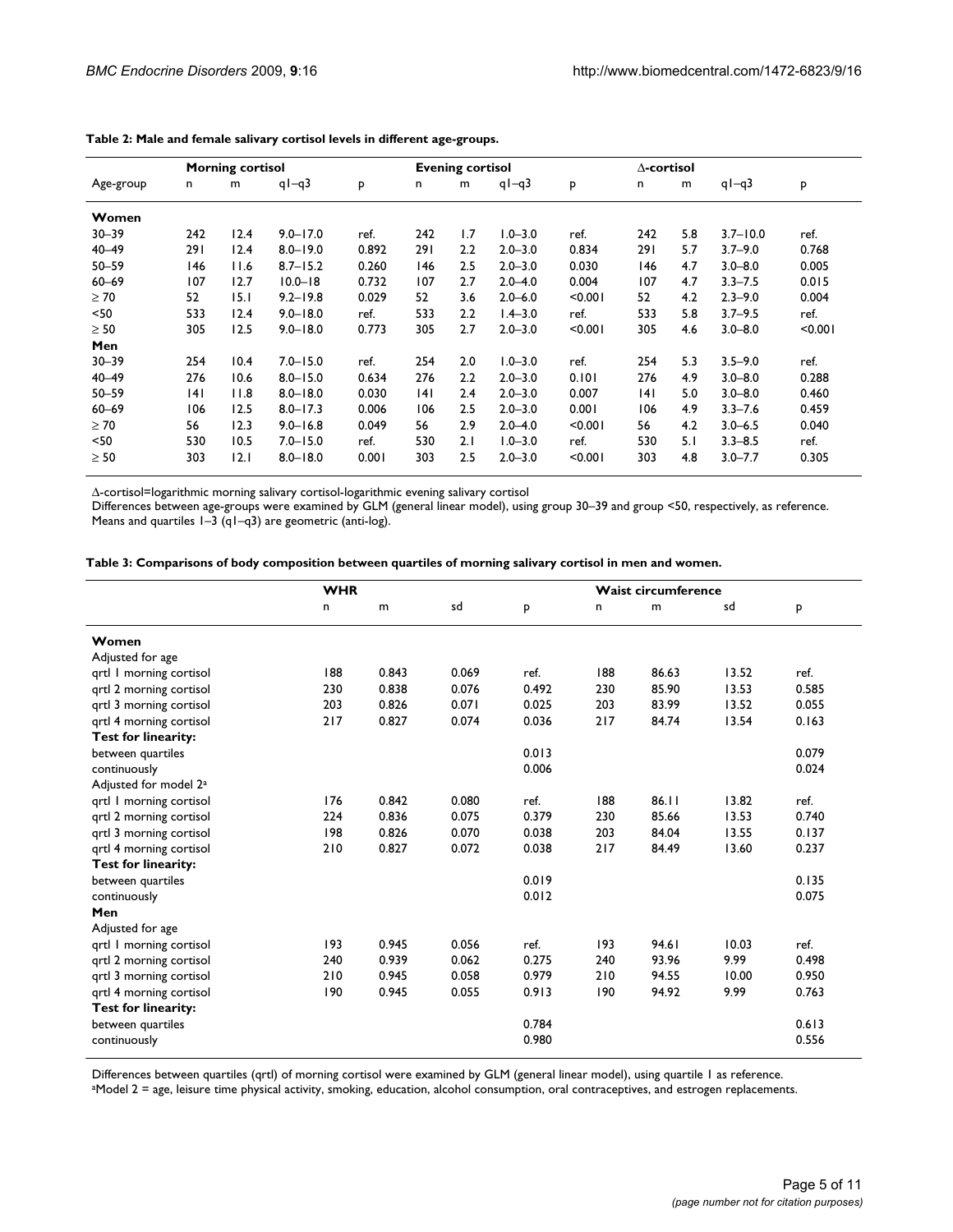|                                   | <b>WHR</b> |       |       |         | <b>Waist circumference</b> |       |       |       |  |  |
|-----------------------------------|------------|-------|-------|---------|----------------------------|-------|-------|-------|--|--|
|                                   | n          | m     | sd    | P       | n                          | m     | sd    | P     |  |  |
| Women                             |            |       |       |         |                            |       |       |       |  |  |
| Adjusted for age                  |            |       |       |         |                            |       |       |       |  |  |
| $qrt I \Delta$ -cortisol          | 205        | 0.849 | 0.072 | ref.    | 205                        | 87.56 | 13.50 | ref.  |  |  |
| qrtl 2 ∆-cortisol                 | 223        | 0.829 | 0.075 | 0.006   | 223                        | 84.26 | 13.47 | 0.012 |  |  |
| grtl $3$ $\Delta$ -cortisol       | 192        | 0.833 | 0.069 | 0.032   | 192                        | 86.04 | 13.45 | 0.262 |  |  |
| grtl 4 $\Delta$ -cortisol         | 218        | 0.823 | 0.074 | < 0.001 | 218                        | 83.59 | 13.47 | 0.003 |  |  |
| <b>Test for linearity:</b>        |            |       |       |         |                            |       |       |       |  |  |
| between quartiles                 |            |       |       | 0.001   |                            |       |       | 0.016 |  |  |
| continuously                      |            |       |       | 0.003   |                            |       |       | 0.041 |  |  |
| Adjusted for model 2 <sup>a</sup> |            |       |       |         |                            |       |       |       |  |  |
| $qrt I \Delta$ -cortisol          | 194        | 0.846 | 0.070 | ref.    | 194                        | 86.70 | 13.34 | ref.  |  |  |
| $q$ rtl 2 $\Delta$ -cortisol      | 217        | 0.829 | 0.074 | 0.018   | 217                        | 84.19 | 13.29 | 0.056 |  |  |
| grtl $3 \Delta$ -cortisol         | 8          | 0.833 | 0.081 | 0.104   | 8                          | 86.13 | 13.33 | 0.680 |  |  |
| grtl 4 $\Delta$ -cortisol         | 216        | 0.824 | 0.073 | 0.003   | 216                        | 83.56 | 13.30 | 0.018 |  |  |
| <b>Test for linearity:</b>        |            |       |       |         |                            |       |       |       |  |  |
| between quartiles                 |            |       |       | 0.009   |                            |       |       | 0.071 |  |  |
| continuously                      |            |       |       | 0.009   |                            |       |       | 0.119 |  |  |
| Men                               |            |       |       |         |                            |       |       |       |  |  |
| Adjusted for age                  |            |       |       |         |                            |       |       |       |  |  |
| $qrt I \Delta$ -cortisol          | 206        | 0.942 | 0.057 | ref.    | 206                        | 94.11 | 9.99  | ref.  |  |  |
| qrtl 2 ∆-cortisol                 | 212        | 0.942 | 0.058 | 0.963   | 212                        | 94.22 | 9.99  | 0.912 |  |  |
| grtl $3$ $\Delta$ -cortisol       | 216        | 0.946 | 0.059 | 0.512   | 216                        | 94.50 | 9.98  | 0.684 |  |  |
| grtl 4 ∆-cortisol                 | 199        | 0.942 | 0.056 | 0.947   | 199                        | 95.12 | 10.02 | 0.307 |  |  |
| <b>Test for linearity:</b>        |            |       |       |         |                            |       |       |       |  |  |
| between quartiles                 |            |       |       | 0.787   |                            |       |       | 0.291 |  |  |
| continuously                      |            |       |       | 0.957   |                            |       |       | 0.310 |  |  |
|                                   |            |       |       |         |                            |       |       |       |  |  |

<span id="page-5-0"></span>Table 4: Comparisons of body composition between quartiles of  $\Delta$ -cortisol in men and women.

Differences between quartiles (qrtl) of  $\Delta$ -cortisol (logarithmic morning salivary cortisol – logarithmic evening salivary cortisol) were examined by GLM (general linear model), using quartile 1 as reference.

aModel 2 = age, leisure time physical activity, smoking, education, alkohol consumption, oral contraceptives, and estrogen replacements.

lead to prolonged periods of increased cortisol secretion in response to for example stress and, thus, also increased general cortisol levels.

#### *Sex-differences*

We also found a consistent pattern of higher cortisol levels in women compared to men. While this have been seen in a couple of previous studies on older subjects [\[8,](#page-9-4)[9](#page-10-0)], it is in contrast with others where men generally have been found to have higher cortisol levels [[2](#page-9-1)[,3](#page-9-6)[,5\]](#page-9-3). However, in the latter studies there are some inconsistencies regarding in what age-groups the sex-differences have been seen. Different measurements of cortisol might be a plausible explanation for the incongruity between studies as some studies have measured the total cortisol levels in plasma or serum [\[2](#page-9-1),[5](#page-9-3)] while we and others [[3](#page-9-6)] have measured the free cortisol levels found in saliva. This notion is supported by the findings of Kudelka et al [\[4\]](#page-9-7) showing that while the total plasma cortisol seemed higher in older women than older men there was a significant reverse association regarding salivary cortisol. However, the analyses performed with saliva cortisol in previous studies [[3](#page-9-6)[,4\]](#page-9-7) are still in contrast with our own results and the analyses with plasma cortisol [\[2,](#page-9-1)[4,](#page-9-7)[5\]](#page-9-3) have not produced consistent results either, indicating other mechanisms behind the differing results. One might be that measurements of cortisol have been performed at different times of the day in different studies. Van Cauter et al [\[2](#page-9-1)] have found that the quiescent period tends to start earlier in women than in men. In two of the other previous studies [\[3](#page-9-6)[,4\]](#page-9-7) cortisol was in fact measured during the late afternoon when levels might have started sinking in women but not in men, thus, possibly explaining the higher levels found in men than women in these studies. Lastly, differences might partly be explained by most previous studies having used small, selected study groups, which make the results more unreliable and less representative of the general population.

# *Associations between salivary cortisol and abdominal obesity*

#### *Women*

The significant inverse association seen in women between morning cortisol and WHR is in concordance with other studies [[11,](#page-10-2)[14](#page-10-5)[,19](#page-10-8),[20\]](#page-10-17), of which two have used salivary cortisol like us [[14,](#page-10-5)[19](#page-10-8)]. Thus, the fact that saliva cortisol, in contrast to plasma or serum cortisol, primarily reflects free and active cortisol does not seem to affect the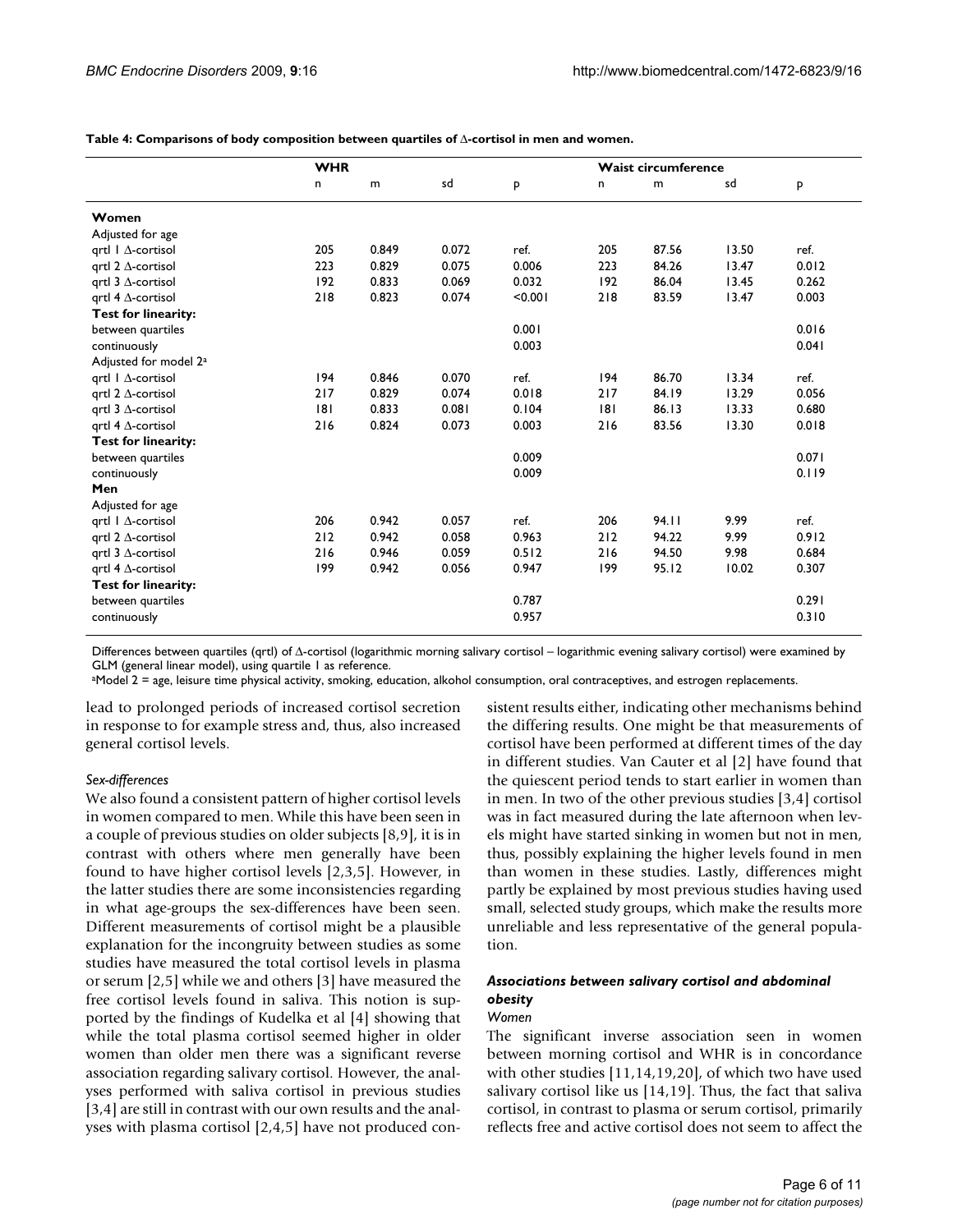<span id="page-6-0"></span>



association seen between abdominal obesity and cortisol. This inverse association may instead be explained by an enhanced local clearance rate of cortisol in visceral fat depots since this type of fat has been found to harbour more glucocorticoid receptors than the subcutaneous type [[31](#page-10-18)]. Higher metabolic transition rate of cortisol to its inactive metabolites [[32\]](#page-10-19) and impaired regeneration of cortisol from cortisone [[33](#page-10-20)[,34](#page-10-21)], have also been found in obese women compared to lean women. The enhanced clearance rate of cortisol is hypothesized to impair the negative feedback control of the HPA-axis and lead to an increased cortisol secretion [[32](#page-10-19),[35\]](#page-10-22). This theory is supported by findings of increased total 24 h urinary cortisol out-put concurrent with decreased morning serum cortisol levels in abdominal obese subjects [[11\]](#page-10-2), and would explain our findings of abdominal fat accumulation in spite of low morning levels. Furthermore, higher cortisol response to both physical and mental stress has been found in women with high WHR compared to those with normal WHR [[11](#page-10-2)[,36](#page-10-23)]. Taken together, the findings indicate an abnormal activation of the HPA-axis in abdominally obese women. However, since there are also contradicting findings, the need for further studies, especially larger prospective ones, is vital. An alternative hypothesis may be that some of our abdominally obese women with low morning cortisol have been exposed previously to excessive cortisol output in response to stress, which caused their increased WHR. If the stress they experienced became chronic it might eventually have lead to the low cortisol levels seen, since chronic stress have been found to lead to an abnormal habituation to stress and ultimately hypocortisolism through dysregulation on some level of the HPA-axis [[37](#page-10-24),[38\]](#page-10-25).

In contrast to the morning values there was no significant association between WHR and evening cortisol in women. This is, however, not surprising since there is a lower variability in the evening values than in the morning values. Consequently, the inverse association between WHR and  $\Delta$ -cortisol found in women is mainly an effect of the morning values. However, as the combined regression analysis of morning and evening cortisol with WHR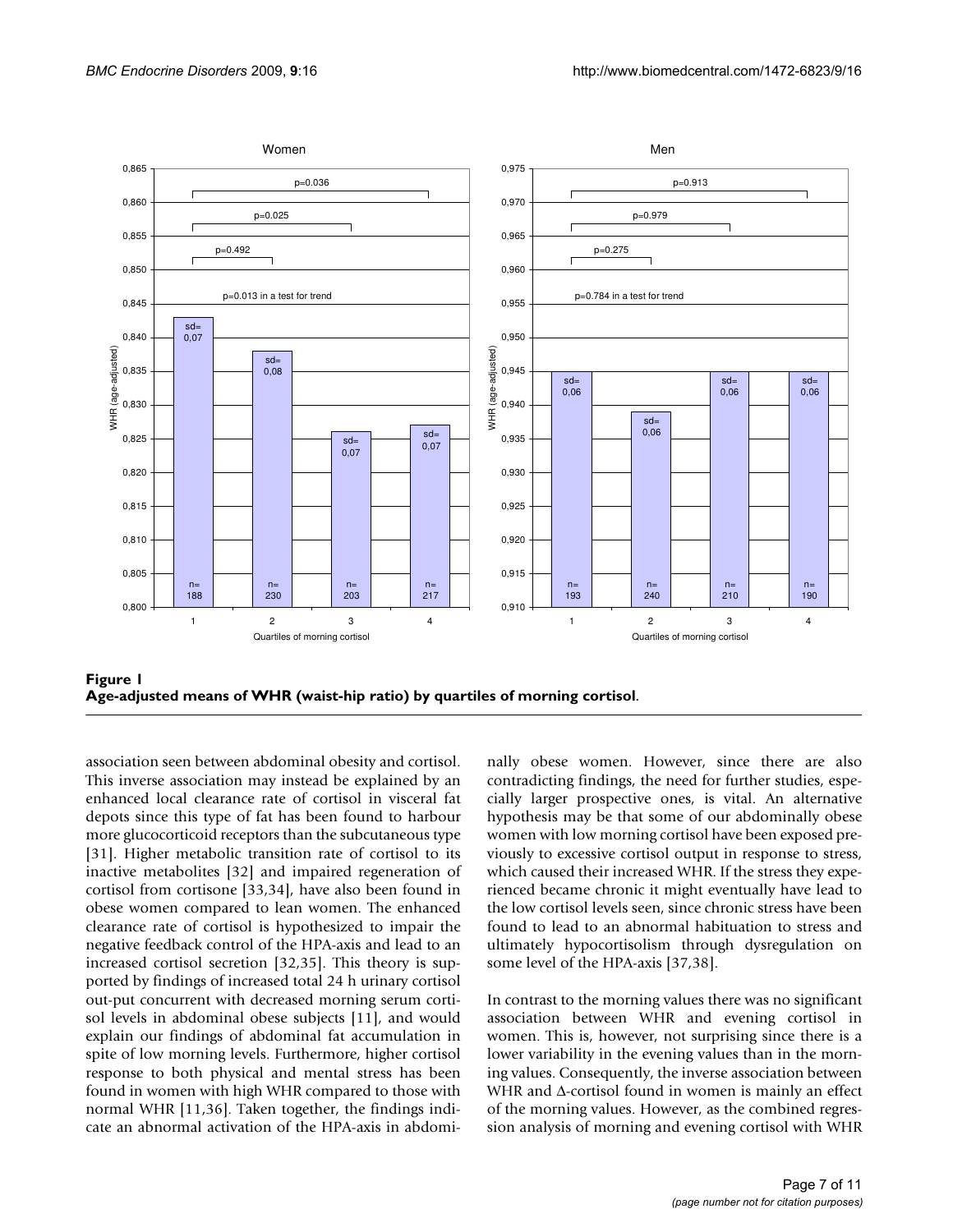<span id="page-7-0"></span>

Age-adjusted means of WHR (waist-hip ratio) by quartiles of  $\Delta$ -cortisol (logarithmic morning cortisol – loga**rithmic evening cortisol)**.

revealed, evening values are also of importance for the association with abdominal obesity in women. The stronger association found between WHR and  $\Delta$ -cortisol also emphasizes that an intra-individual statistical analysis of cortisol levels for detecting associations with abdominal obesity is preferred to an inter-individual analysis where morning and/or evening cortisol values are used separately.

Similarly to the association between WHR and cortisol, a significant inverse association was seen between waist circumference and  $\Delta$ -cortisol in women, as well as a consistent tendency of an association between waist circumference and morning cortisol. However, WHR was clearly a stronger variable than waist circumference in the association with cortisol. Interestingly, this is in agreement with the body constitution of patients with Cuching's syndrome, who not only accumulate fat around the stomach but often also have decreased hip circumference.

#### *Men*

The association between WHR and morning cortisol/ $\Delta$ cortisol found here in women was not duplicated in men and differences in the metabolism of cortisol could possibly hold some of the explanation. For example, while the metabolic clearance rate of cortisol has been found to be significantly higher in both obese men and women compared to lean subjects [[29,](#page-10-15)[33\]](#page-10-20), some studies have only seen this in women [\[12](#page-10-3),[34](#page-10-21)]. Still, there are studies that also in men have found inverse associations between morning cortisol and WHR [[13,](#page-10-4)[14](#page-10-5),[21](#page-10-26),[22\]](#page-10-27), as well as between morning cortisol and BMI [\[23\]](#page-10-9). Furthermore, while the reasons for the null-findings in men in previous studies are not known, it might be explained in the present study by our men's lower prevalence and variation of abdominal obesity compared to our women and consequently a decreased ability to identify an association with morning and  $\Delta$ -cortisol.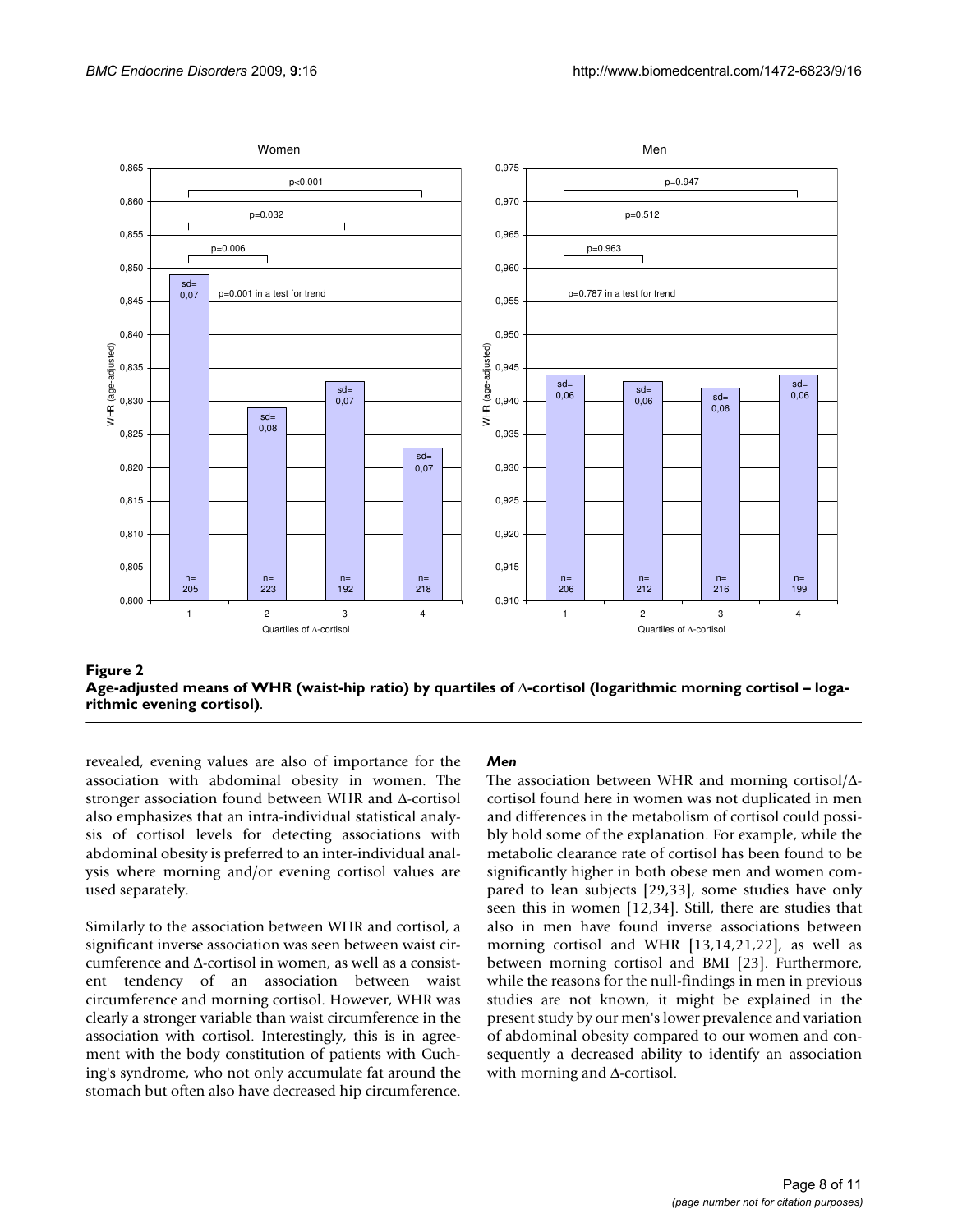|                            | <b>WHR</b> |       |       |       | <b>Waist circumference</b> |       |       |       |  |
|----------------------------|------------|-------|-------|-------|----------------------------|-------|-------|-------|--|
|                            | n          | m     | sd    | P     | n                          | m     | sd    | P     |  |
| Women                      |            |       |       |       |                            |       |       |       |  |
| Adjusted for age           |            |       |       |       |                            |       |       |       |  |
| qrtl I evening cortisol    | 182        | 0.830 | 0.081 | ref.  | 182                        | 85.03 | 13.60 | ref.  |  |
| grtl 2 evening cortisol    | 332        | 0.830 | 0.073 | 0.992 | 332                        | 84.80 | 13.54 | 0.851 |  |
| qrtl 3 evening cortisol    | 169        | 0.839 | 0.078 | 0.252 | 169                        | 86.13 | 13.56 | 0.451 |  |
| grtl 4 evening cortisol    | 155        | 0.837 | 0.075 | 0.392 | 155                        | 85.78 | 13.61 | 0.617 |  |
| <b>Test for linearity:</b> |            |       |       |       |                            |       |       |       |  |
| between quartiles          |            |       |       | 0.209 |                            |       |       | 0.402 |  |
| continuously               |            |       |       | 0.288 |                            |       |       | 0.695 |  |
| Men                        |            |       |       |       |                            |       |       |       |  |
| Adjusted for age           |            |       |       |       |                            |       |       |       |  |
| grtl I evening cortisol    | 206        | 0.944 | 0.057 | ref.  | 206                        | 95.43 | 10.08 | ref.  |  |
| grtl 2 evening cortisol    | 320        | 0.943 | 0.054 | 0.874 | 320                        | 94.19 | 9.96  | 0.167 |  |
| grtl 3 evening cortisol    | 154        | 0.942 | 0.062 | 0.838 | 154                        | 93.63 | 10.00 | 0.095 |  |
| qrtl 4 evening cortisol    | 153        | 0.944 | 0.062 | 0.990 | 153                        | 94.66 | 10.03 | 0.478 |  |
| <b>Test for linearity:</b> |            |       |       |       |                            |       |       |       |  |
| between quartiles          |            |       |       | 0.986 |                            |       |       | 0.382 |  |
| continuously               |            |       |       | 0.933 |                            |       |       | 0.500 |  |

<span id="page-8-0"></span>**Table 5: Comparisons of body composition between quartiles of evening cortisol in men and women.**

Differences between quartiles (qrtl) of evening cortisol were examined by GLM (general linear model), using quartile 1 as reference.

#### *Methodological considerations*

The main advantages of the present study are the large unselected study sample and the high participation rate (81%), which supports the representativeness of the study sample. There are nevertheless some potential limitations to the study: Firstly, the participants collected the saliva samples themselves and it is not unlikely that some participants have failed to fully comply with the instructions. Secondly, the morning cortisol values are based on a single measurement in our study. Since cortisol levels rise very sharply in the morning there is a risk of misclassification due to lack of adjustment for time of awakening and actual time of sampling. However, there is no reason to believe that these potential sources of misclassification would be systematic, and if anything it would only have weakened our findings. Thirdly, we don't know to what extent waist circumference and WHR depend on visceral fat tissue as opposed to the subcutaneous type. However, while waist circumference has mostly been found to be a better estimate of visceral obesity than WHR [\[39](#page-10-28)], the correlation between visceral obesity and WHR has still been good [\[40\]](#page-10-29) and we therefore feel fairly confident that this is the case in our population too. Furthermore, we did look at cortisol levels in relation to both waist circumference and WHR in our study and WHR came out strongest. Fourthly, we were not able to control for menstrual cycle in women or reproductive hormones in general. Again, this limitation is more likely to have lead to type 2 errors than type 1 errors. In addition, our findings are supported by the presence of an association between WHR and  $\Delta$ - cortisol in women over as well as under 50 years of age. The findings also remained in stratified analyses of estrogen consumption (data not shown). Lastly, the cross-sectional design makes it impossible to establish causality. In this case we cannot be sure whether decreased cortisol levels lead to abdominal fat accumulation or vice versa, which could have been decided on in a prospective study. Still, these results lay a solid foundation for hypotheses to be tested in future studies.

#### **Conclusion**

While our findings of an age-related increase in basal cortisol levels are in concordance with previous studies, the results of generally higher cortisol levels in women than men of all ages are novel. We also confirm earlier findings of an inverse association between morning cortisol and abdominal obesity, however, only in women. Future studies should focus on intra-individual analysis and probably also account for reproductive hormones and stress exposure, as well as 24-h urinary cortisol and metabolites. Moreover, the possible association between cortisol and hip circumference needs to be further explored. To our knowledge, the associations in this study have never before been investigated in such a large population sample of both men and women. Our results therefore offer important knowledge on the descriptive characteristics of cortisol in relation to age and gender, and on the impact that associations previously seen between cortisol and abdominal obesity in smaller, selected samples have on a population level.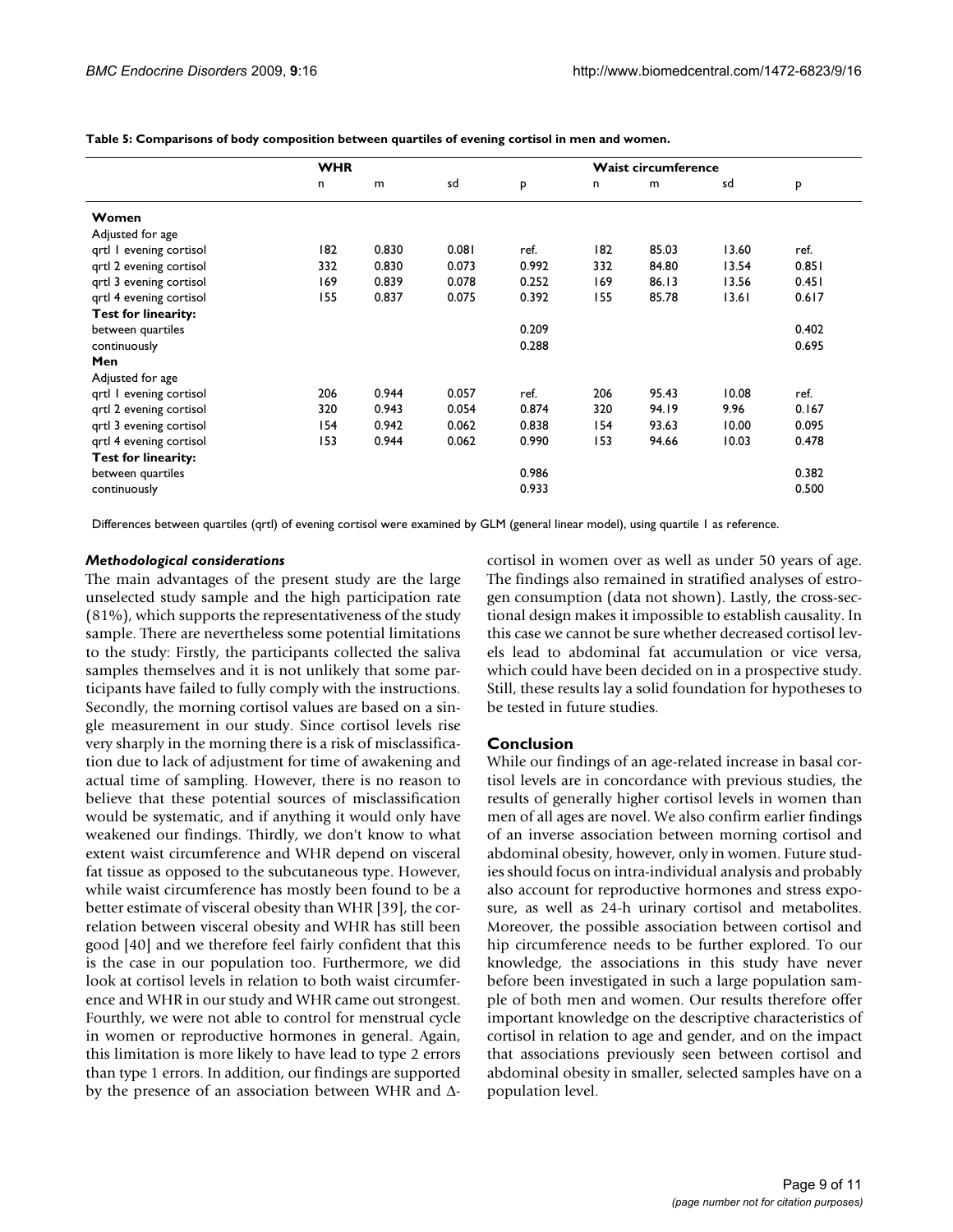<span id="page-9-5"></span>

Figure 3 **Age-adjusted means of WHR (waist-hip ratio) by quartiles of evening cortisol**.

#### **Competing interests**

The authors declare that they have no competing interests.

#### **Authors' contributions**

CAL prepared the data, performed the statistical analyses, drafted the manuscript, and took part in conceiving the study. BG offered statistical expertise and performed some of the statistical analyses. LR conceived the study and acquired the data. UL conceived and coordinated the study, and acquired the data. All authors took part in the design of the study, the interpretation of data, the revision of the manuscript, and read and approved the final manuscript.

#### **Acknowledgements**

The National Research Foundation Council (VR), Sweden, The Skaraborg Institute in Skövde, Sweden, Skaraborg Primary Care, Sweden, The Health & Medical Care Committee of the Regional Executive Board of the Region Västra Götaland, Sweden, Malmö University Hospital, Sweden, Region Skåne, Sweden, Faculty of Medicine, Lund University, Sweden, and The Sahlgrenska Academy at Gothenburg University, Sweden. The authors would also like to thank the participants from Vara who made this study possible.

#### **References**

- <span id="page-9-0"></span>1. Gallagher TF, Yoshida K, Roffwarg HD, Fukushima DK, Wetzman ED, Hellman L: **[ACTH and cortisol secretory patterns in man.](http://www.ncbi.nlm.nih.gov/entrez/query.fcgi?cmd=Retrieve&db=PubMed&dopt=Abstract&list_uids=4350348)** *J Clin Endocrinol Metab* 1973, **36:**1058-1068.
- <span id="page-9-1"></span>2. Van Cauter E, Leproult R, Kupfer DJ: **[Effects of gender and age on](http://www.ncbi.nlm.nih.gov/entrez/query.fcgi?cmd=Retrieve&db=PubMed&dopt=Abstract&list_uids=8675562) [the levels and circadian rhytmicity of plasma cortisol.](http://www.ncbi.nlm.nih.gov/entrez/query.fcgi?cmd=Retrieve&db=PubMed&dopt=Abstract&list_uids=8675562)** *J Clin Endocrinol Metab* 1996, **81:**2468-2473.
- <span id="page-9-6"></span>3. Seeman TE, Singer B, Wilkinson CW, McEwen B: **[Gender differ](http://www.ncbi.nlm.nih.gov/entrez/query.fcgi?cmd=Retrieve&db=PubMed&dopt=Abstract&list_uids=11166486)[ences in age-related changes in HPA axis reactivity.](http://www.ncbi.nlm.nih.gov/entrez/query.fcgi?cmd=Retrieve&db=PubMed&dopt=Abstract&list_uids=11166486)** *Psychoneuroendocrinology* 2001, **26:**225-240.
- <span id="page-9-7"></span>4. Kudielka BM, Buske-Kirschbaum A, Hellhammer DH, Kirschbaum C: **HPA axis responses to laboratory psychosocial stress in healthy elderly adults, younger adults, and children: impact of age and gender.** *Psychoneroendocrinology* 2004, **29:**83-98.
- <span id="page-9-3"></span>5. Zhao Z-Y, Lu F-H, Xie Y, Fu Y-R, Bogdan A, Touitou Y: **[Cortisol](http://www.ncbi.nlm.nih.gov/entrez/query.fcgi?cmd=Retrieve&db=PubMed&dopt=Abstract&list_uids=12906940) [secretion in the elderly. Influence of age, sex and cardiovas](http://www.ncbi.nlm.nih.gov/entrez/query.fcgi?cmd=Retrieve&db=PubMed&dopt=Abstract&list_uids=12906940)**[cular disease in a Chinese population.](http://www.ncbi.nlm.nih.gov/entrez/query.fcgi?cmd=Retrieve&db=PubMed&dopt=Abstract&list_uids=12906940) **68:**551-555.
- 6. Giordano R, Bo M, Pellegrino M, Vezzari M, Baldi M, Picu A, Balbo M, Bonelli L, Migliaretti G, Ghigo E, Arvat E: **[Hypothalamus-pituitary](http://www.ncbi.nlm.nih.gov/entrez/query.fcgi?cmd=Retrieve&db=PubMed&dopt=Abstract&list_uids=16014406)[adrenal hyperactivity in human aging is partially refractory](http://www.ncbi.nlm.nih.gov/entrez/query.fcgi?cmd=Retrieve&db=PubMed&dopt=Abstract&list_uids=16014406) [to stimulation by mineralocorticoid receptor blockade.](http://www.ncbi.nlm.nih.gov/entrez/query.fcgi?cmd=Retrieve&db=PubMed&dopt=Abstract&list_uids=16014406)** *J Clin Endocrinol Metab* 2005, **90:**5656-5662.
- <span id="page-9-2"></span>7. Ferrari E, Cravello L, Muzzoni B, Casarotti D, Paltro M, Solerte SB, Fioravanti M, Cuzzoni G, Pontiggia B, Magri F: **[Age-related changes](http://www.ncbi.nlm.nih.gov/entrez/query.fcgi?cmd=Retrieve&db=PubMed&dopt=Abstract&list_uids=11275940) [of the hypothalamic-pituitary-adrenak axis: pathophysiolog](http://www.ncbi.nlm.nih.gov/entrez/query.fcgi?cmd=Retrieve&db=PubMed&dopt=Abstract&list_uids=11275940)[ical correlates.](http://www.ncbi.nlm.nih.gov/entrez/query.fcgi?cmd=Retrieve&db=PubMed&dopt=Abstract&list_uids=11275940)** *Eur J Endocrinol* 2001, **144:**319-329.
- <span id="page-9-4"></span>8. Laughlin GA, Barrett-Connor : **[Sexual dimorphism in the influ](http://www.ncbi.nlm.nih.gov/entrez/query.fcgi?cmd=Retrieve&db=PubMed&dopt=Abstract&list_uids=11061502)[ence of advanced aging on adrenal hormone levels: The Ran](http://www.ncbi.nlm.nih.gov/entrez/query.fcgi?cmd=Retrieve&db=PubMed&dopt=Abstract&list_uids=11061502)[cho Bernardo Study.](http://www.ncbi.nlm.nih.gov/entrez/query.fcgi?cmd=Retrieve&db=PubMed&dopt=Abstract&list_uids=11061502)** *J Clin Endocrinol Metab* 2000, **85:**3561-3568.